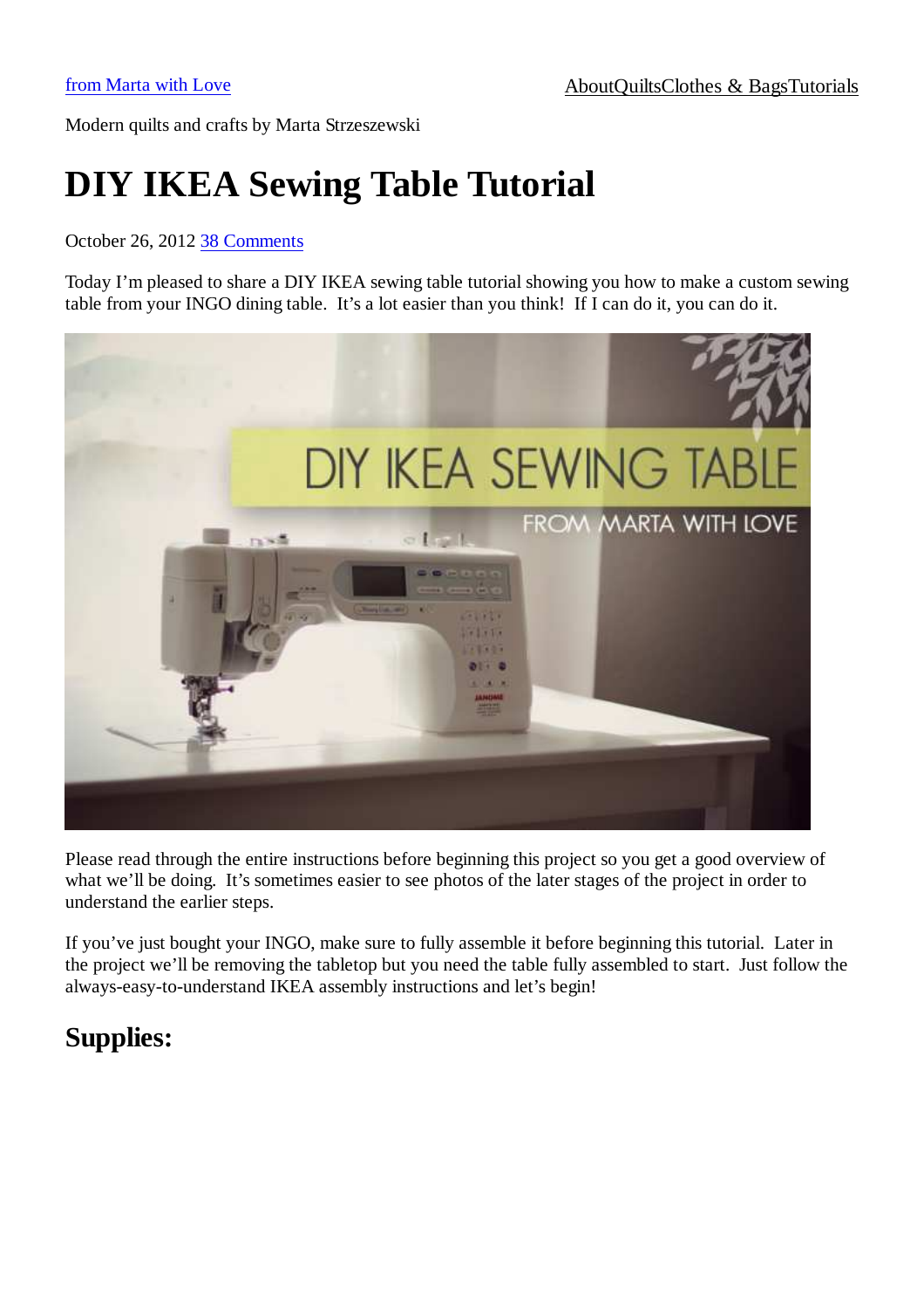

*Disclaimer: I don't endorse the brands pictured above and have no knowledge regarding any of their potential defects or safety issues. (Hey, I'm a product liability paralegal, okay?!)*

- Ikea INGO or other dining/kitchen table with a rail under the tabletop (this tutorial is not for Ikea tables where you pick a top piece and legs separately –you need that rail underneath in order to attach the support beams that will hold your machine).
- 1 board to use as a shelf on which your machine will sit under your table. Must be at least 2 inches longer and wider than your machine. I have a Janome MC 6600P and used a 12" wide, 21" long shelf left over from our new Ikea kitchen cabinets. I left it 12" wide and just cut it to the proper length.
- $\bullet$  1 wood 2×2. It needs to be at least twice the width of your table (if you're using the same table as me you'll need one that's at least 52" long so you can cut it into two 26" long pieces).
- Safety goggles (DUH)
- Jigsaw
- Medium and fine grit sandpaper
- Wood filler
- Miter or hand saw (to cut your  $2\times 2$ 's to size)
- Drill
	- $\circ$  ¼" drill bit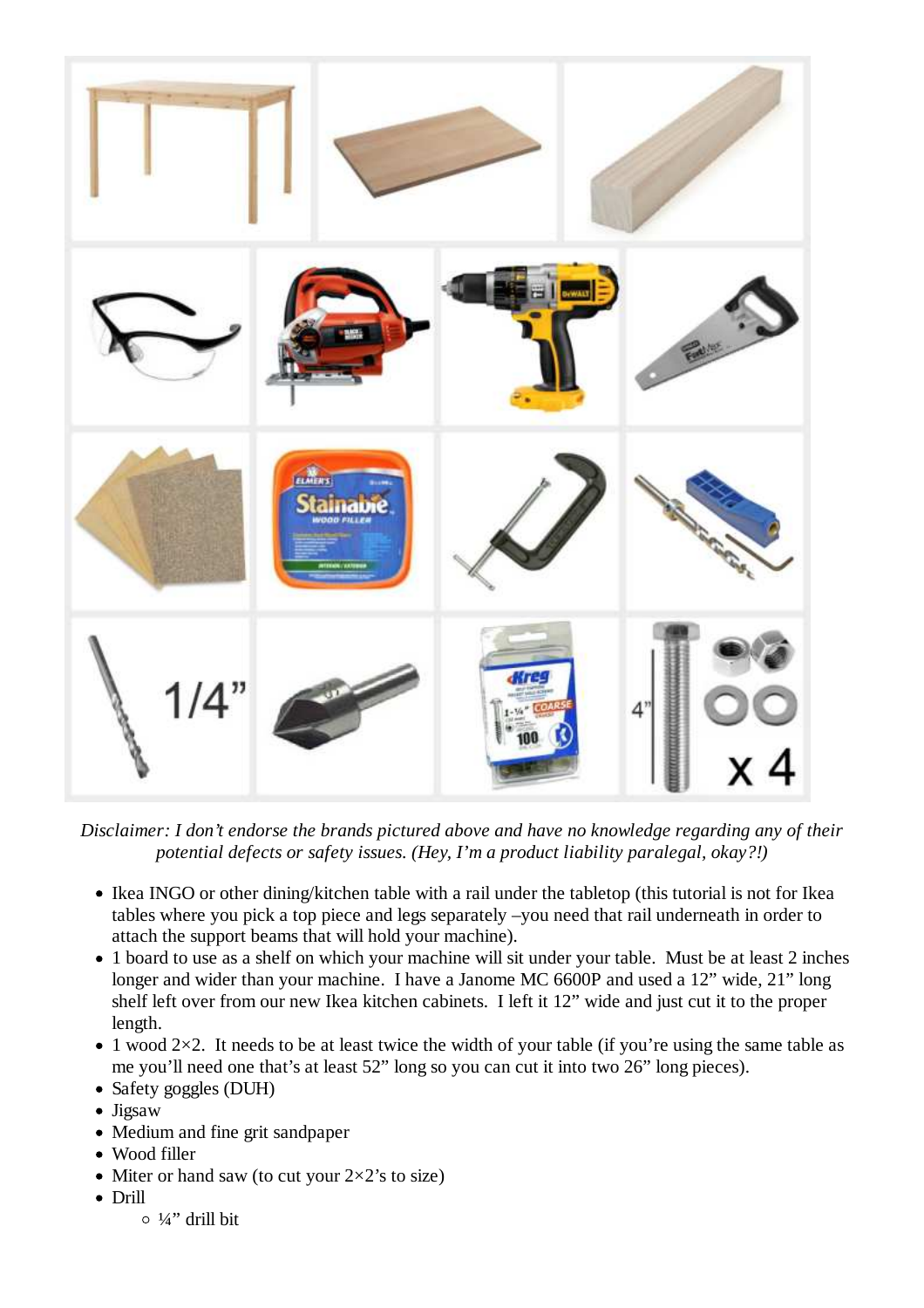Countersink bit

- Mini Kreg Jig Kit
- C-clamp
- $\bullet$  4 1 ¼" wood screws
- 4 bolts (4" long, ¼" diameter) –it's best to use bolts that have threading at least halfway up the length of the bolt, since you'll be using these bolts to get your shelf to the correct height.
- 8 washers
- $\bullet$  8 nuts
- 4 bolt caps

## **Construction**

Place your sewing machine on top of the table and find a spot where you feel it's comfortable for you to sew. My machine is about 4.5" from the front edge and about 17" from the left edge.

Trace the outline of your machine onto your tabletop. If you'd like room for your cords to tuck underneath, make sure to account for that bit of extra space when you're tracing. If you have an acrylic extension table, make sure you trace around it as well if you want it to remain attached to your machine.

Carefully cut along your traced line with your jigsaw to create the hole in which your machine will fit. It helps to have someone holding the table still for you as you cut. Go slowly, especially around the corners. It takes some finesse to get nicely rounded corners (however, some sewing machines have square edges, in which case you'll be cutting a perfect rectangle). This was my first time using a jigsaw and my corners were far from perfect!



Now insert your machine to see if it fits snugly in the hole you just cut. Mine didn't fit right away so I had to sand the edges down a bit more and kept inserting my machine and sanding the edges until it fit (which, with a 25-pound machine, was quite a workout!). Don't worry if it doesn't fit on the first try –your tracing lines can be tough to get perfect so consider your initial hole to be a starting point (unless you are an expert tracer and jigsawer). :)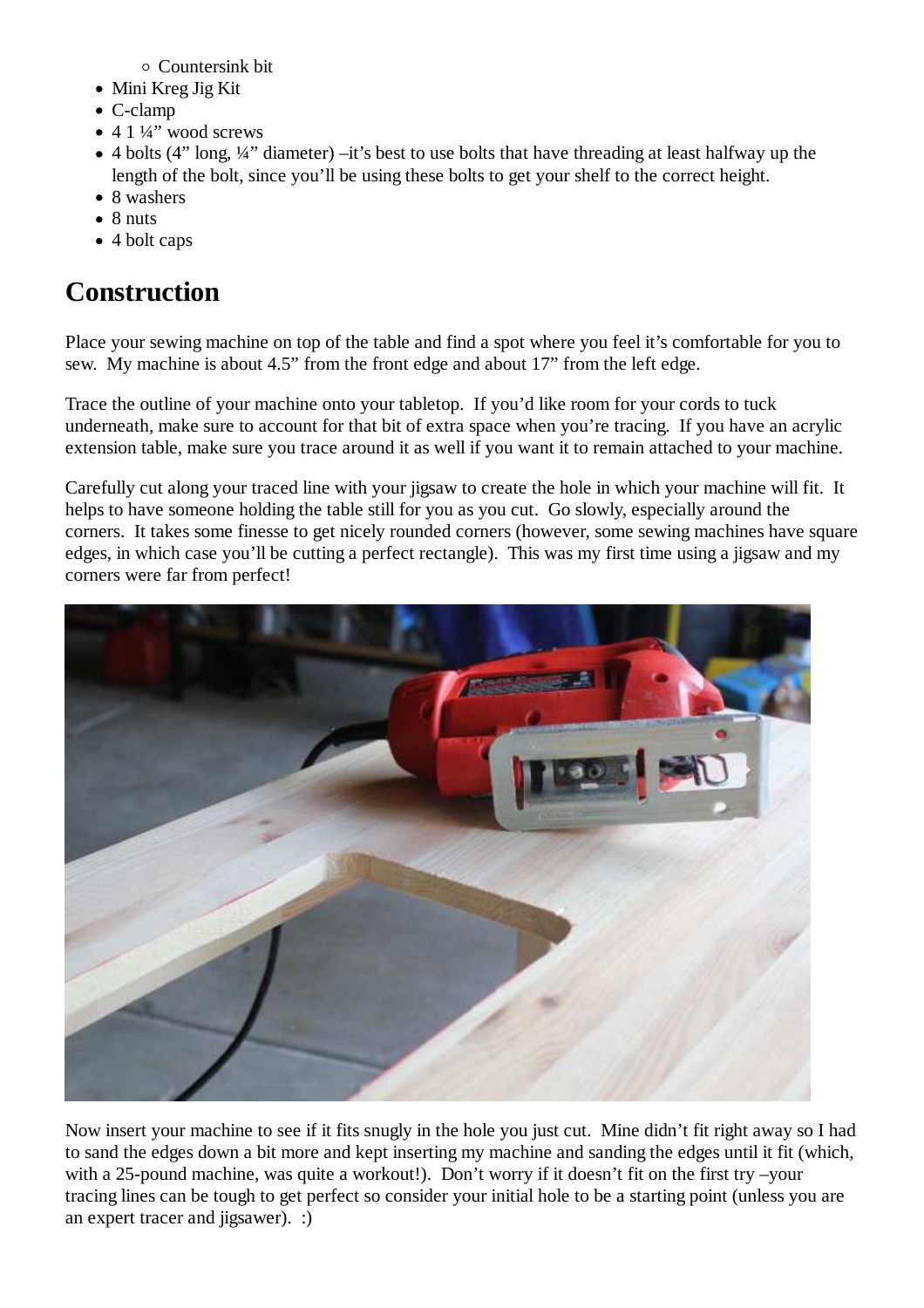Once your hole is the right size and you've made sure your machine fits snugly, sand all the cut edges, first with a medium grit sandpaper to take care of the really rough parts and then with the fine grit to get it smooth and flat. The hole I cut splintered a bit in some areas. I removed the splinters and filled those spots in with wood filler, let it dry completely per package instructions, then sanded those areas smooth as well until I got a nice, flat surface with no splinters or gashes.



Next, flip your entire table over and measure the distance between the front and back rails. (If you're using the same INGO table as me, it should measure 26".) Cut your  $2\times 2$  into two pieces the same length as the distance between the rails and check their placement to make sure they fit snugly in between the rails.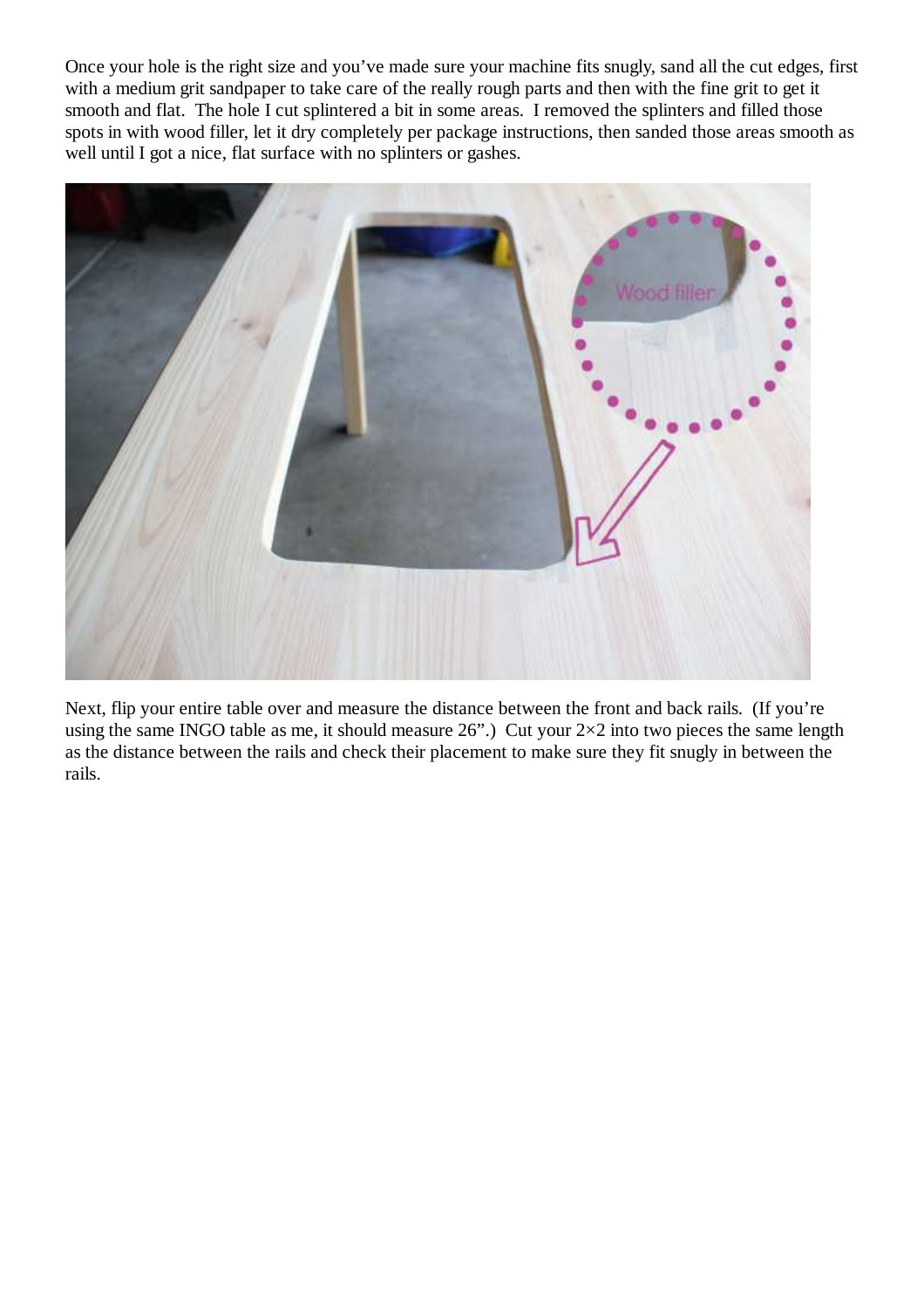

Now trace a line a couple of inches from each short side of your jigsawed hole (the line will be parallel to the short sides). You'll use these lines later as a guide to attach your  $2\times 2$ 's (which, by the way, are NOT 2 inches by 2 inches! I learned that " $2\times2$ 's" are actually 1.5" x 1.5" –how confusing, right?!).



I didn't make any exact measurements here; I simply used the width of my level as my guide. The only real rule is that your line must be at least 2 inches from your hole in order to accommodate the width of the  $2\times2$ 's (yes, the not-actually-2-inches-by-2-inches-2-by-2's).

Whip out your NIFTY kreg jig kit, clamp it securely to your  $2\times 2$  (hint: use a paint stirrer on the underside so your clamp doesn't dig into the  $2\times 2$ ), attach the drill bit that comes with the kit and use it to drill pocket holes into **each** end of **both** of your 2×2's. READ THE INSTRUCTIONS that come with the kit to make sure you're clamping the kreg jig the proper distance from the edge. The length of the screws you use dictates the distance the kreg jig must be attached from the edge. Ours will need to accommodate 1 <sup>1/4"</sup> screws. You should now have 4 pocket holes!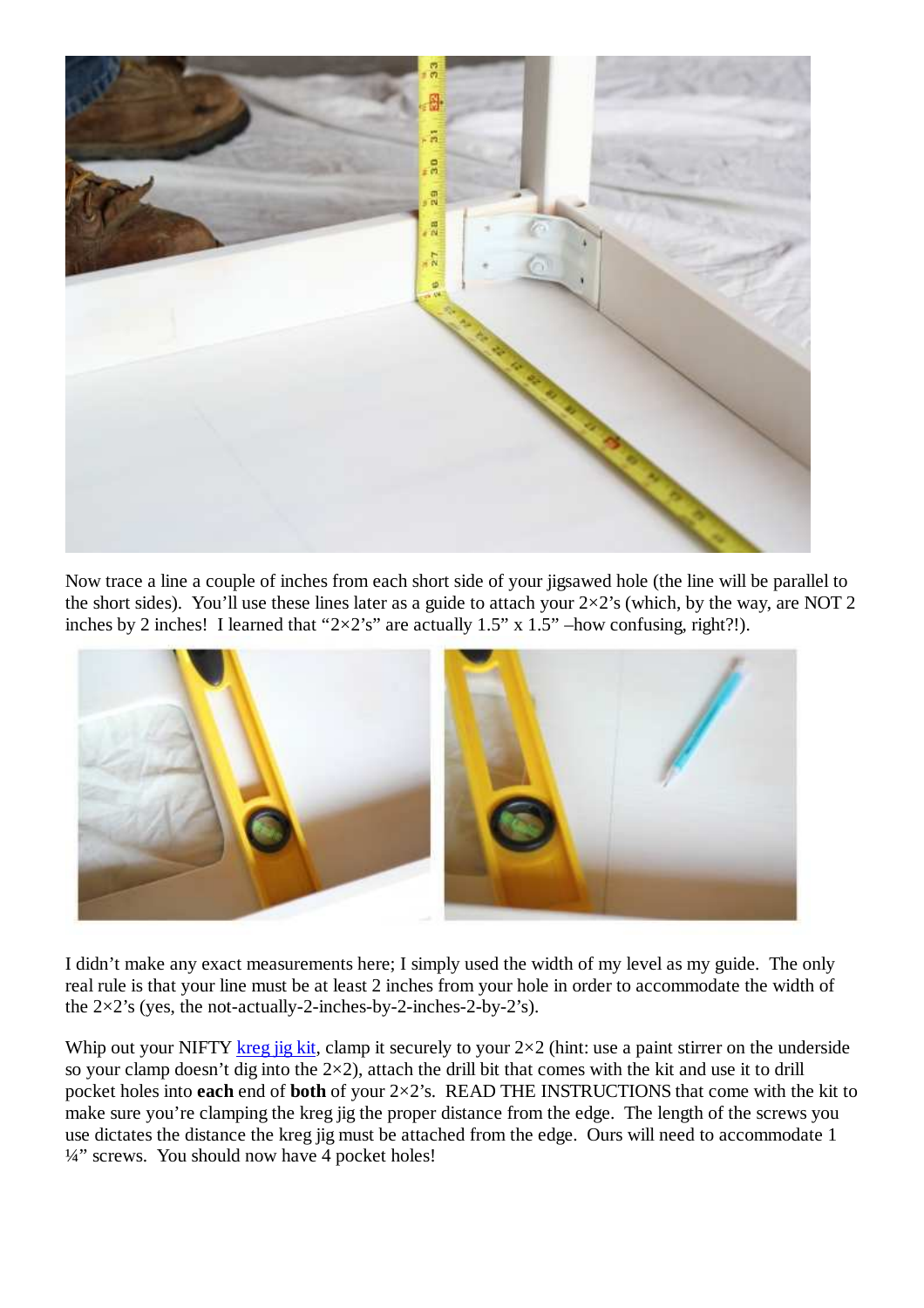

Next,

line up the outer edge of your  $2\times2$ 's with the lines you traced on the underside of your table and attach your  $2\times 2$ 's to the front and back table rails using the 1 ¼" wood screws through the pocket holes we just made. I must say, making and using pocket holes will make you feel LEGIT. Just a small step away from being Tim the Tool Man Taylor, really.



**Once** 

your  $2\times 2$ 's are attached, mark where the 4 bolts will go that will hold up the shelf with your sewing machine. **BE CAREFUL NOT TO MARK THEM TOO CLOSE TO THE FRONT EDGE OF YOUR TABLE, AS THAT'S WHERE YOUR POCKET HOLE SCREWS ARE**. I marked about 3 inches in front and behind my machine hole. (I apologize for the lack of photo for this part.)

Next, unscrew and remove JUST your tabletop from your table and set it aside. Everything else (the table legs, the rail around the perimeter, the  $2\times2$ 's) should remain intact. You are JUST removing the table top so you can install your bolts, which will be countersunk into the  $2\times2$ 's.

Attach your  $\frac{1}{4}$ " drill bit and drill 4 holes all the way through your  $2\times 2$ 's, at the spots you marked previously (you'll notice that the mark in my photo is NOT where I'm drilling the hole. That's because the first time I drilled at my mark, I hit the wood screw attaching my  $2\times 2$  to the rail! Hence the disclaimer above about making sure your marks aren't near your wood screws! Trial by fire, folks.).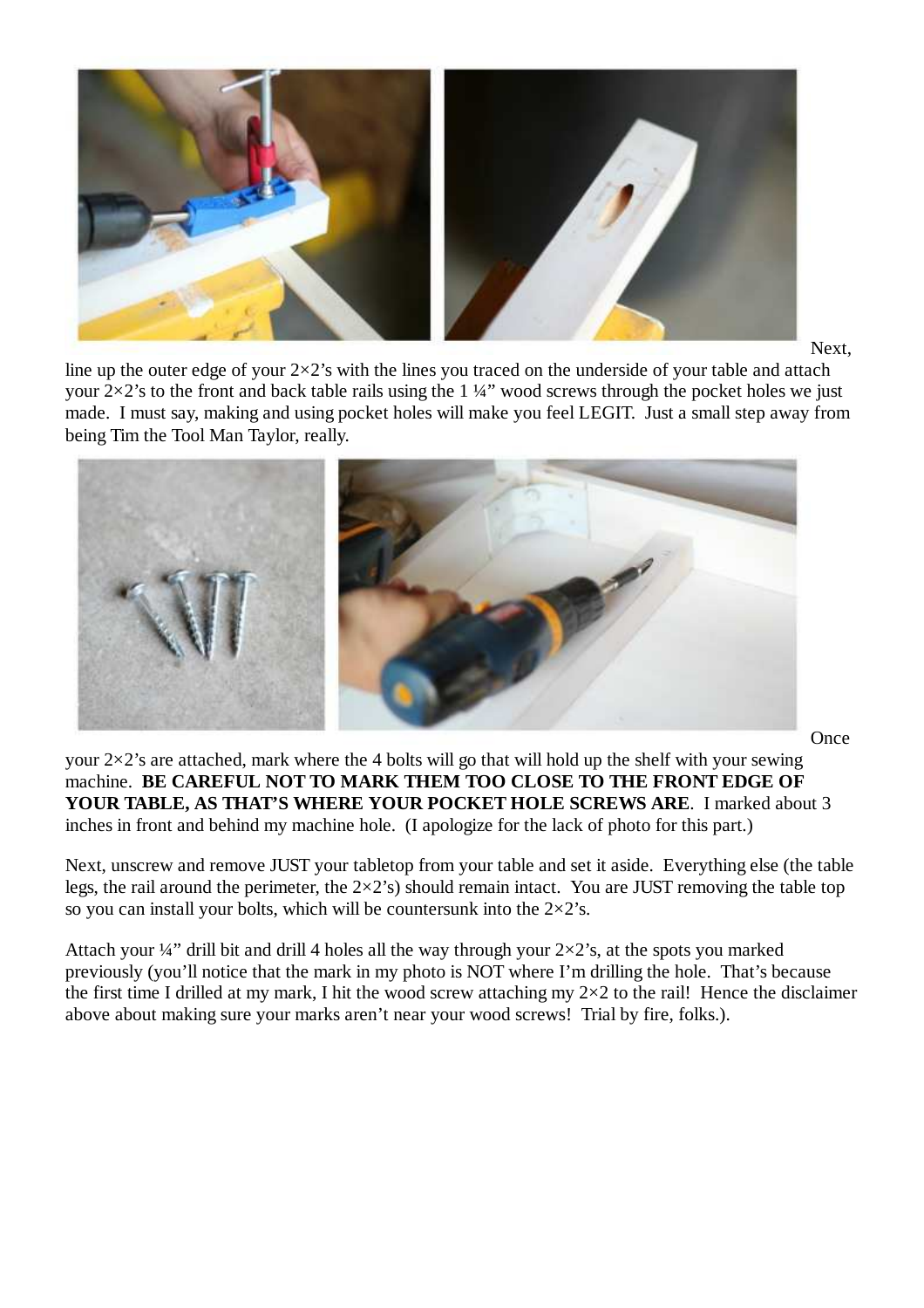

Now attach your countersink bit and drill sink holes into the top of the 4 drilled holes you just made. The countersink bit only goes about ½" inch deep so that your bolts, when inserted, are flush with the top of your  $2\times2$ 's but do not go all the way through. Test that your bolts fit by sliding them through the holes you just made and ensuring that their tops are nicely flush with the top of your  $2\times2$ 's. You should be left with a flat surface on which to reattach your tabletop. Remove the bolts and set them aside for now.



Now

turn your table base upside down, setting it on top of the shelf you'll be using to hold your machine (mine in the picture has NOT been cut to its proper length yet, which is why it looks too long).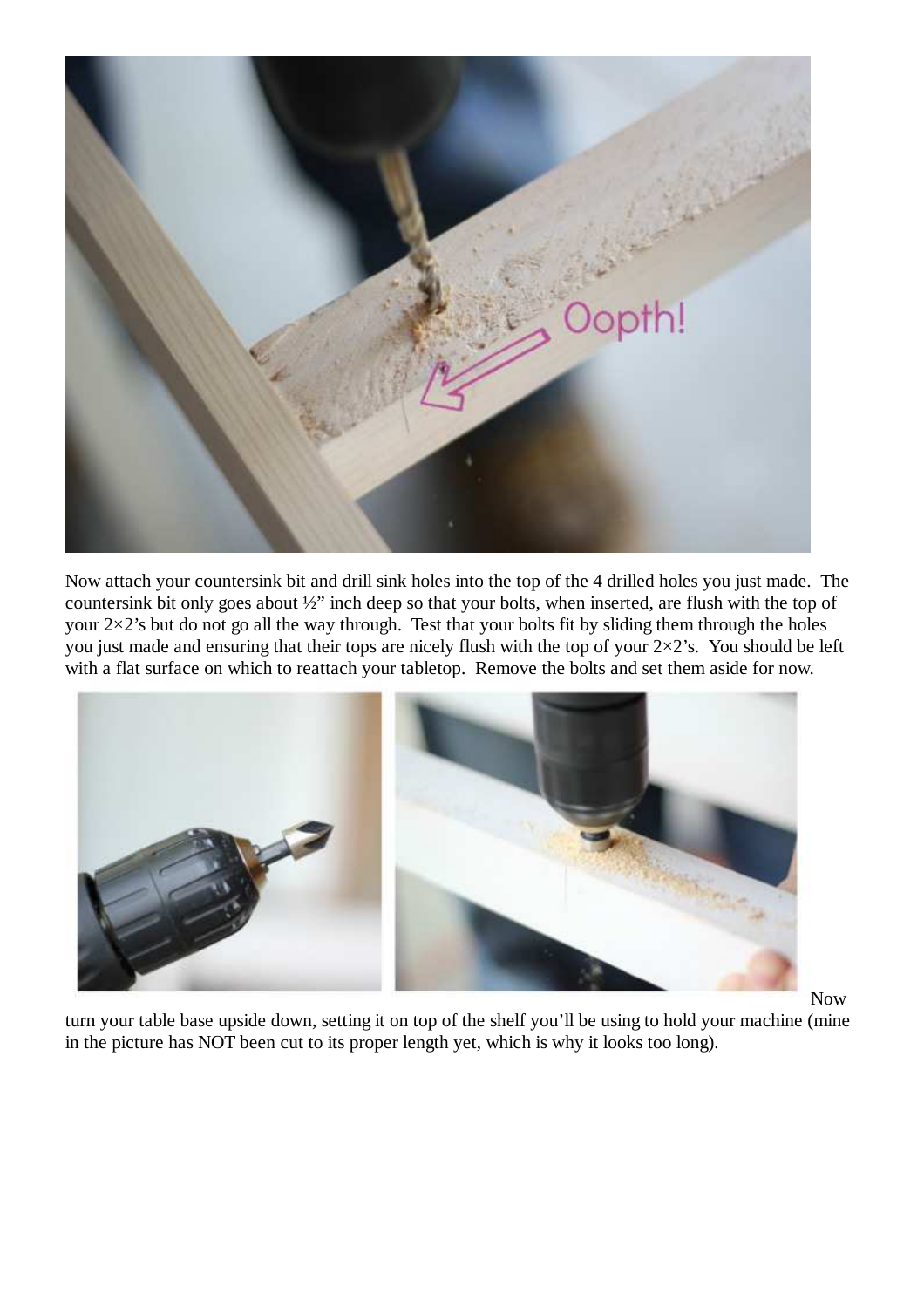

Line up your shelf about  $\frac{1}{2}$  past each  $2\times 2$  and use the 4 holes you just made in the  $2\times 2$ 's as a guide to begin drilling those same holes into your shelf (it helps to have someone holding your table and shelf steady as you do this). This will ensure that the holes in your  $2\times 2$ 's and the ones in your shelf line up perfectly for the bolts that will be holding them together. DON'T DRILL ALL THE WAY THROUGH YOUR SHELF AT THIS POINT. RATHER, DRILL LITTLE PILOT HOLES, THEN REMOVE YOUR SHELF FROM UNDER THE TABLE AND PLACE IT ON A STURDY SURFACE TO FINISH DRILLING THOSE 4 HOLES ALL THE WAY THROUGH.Put your shelf aside.

It's time to put the table back together!

### **Assembly**

First, place your bolts through the holes you made previously so that the top of the bolts are pointed up, and the threads are hanging underneath your table. Again, the tops of your bolts should be flush with the surface of the  $2\times 2$ 's, thanks to the countersink holes we drilled earlier.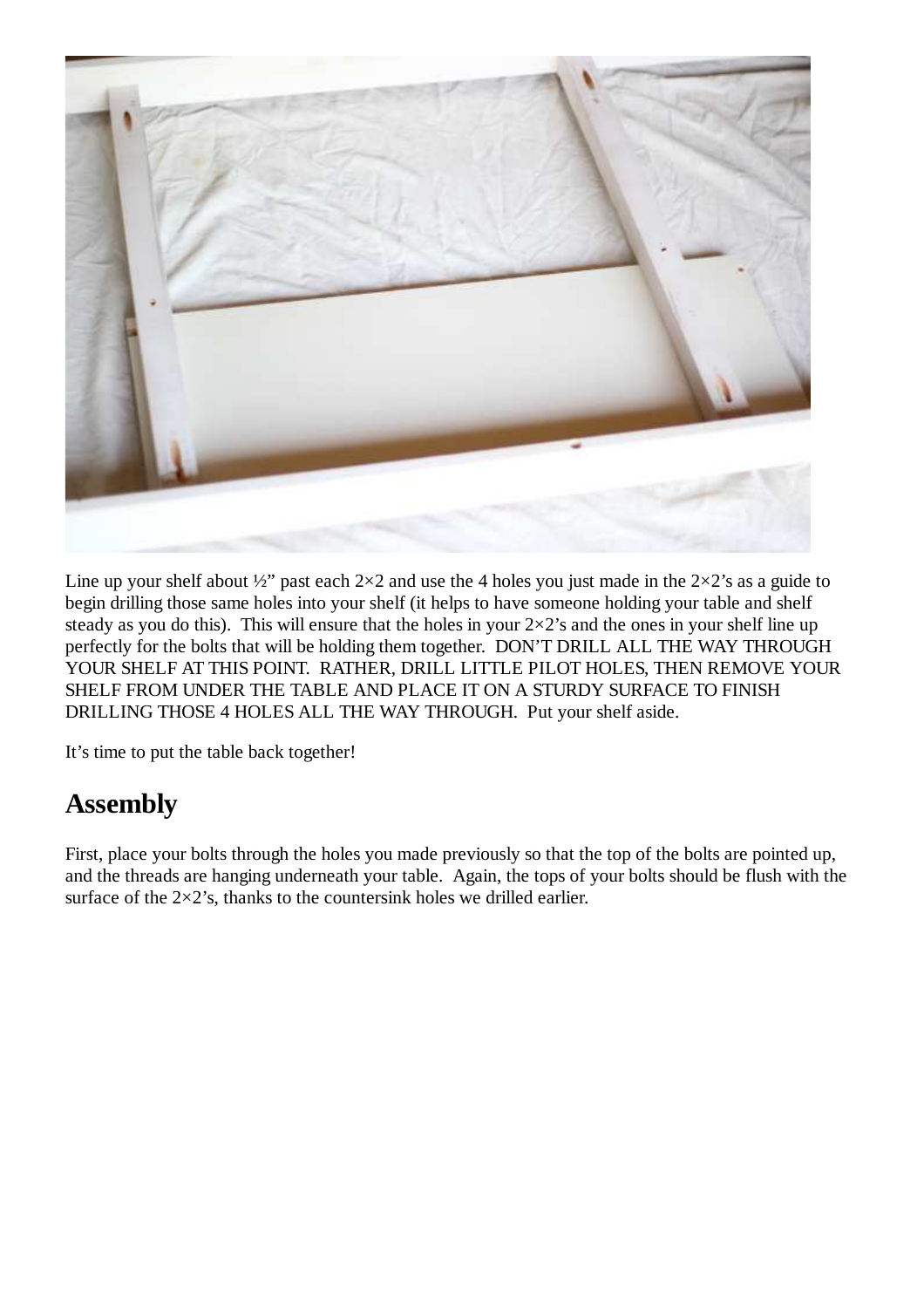

Hold the bolts in place so they don't slip out, and carefully flip the table back over onto the tabletop. Reattach the tabletop to your [revamped!] base per IKEA's original assembly instructions.

Once you've reassembled your table and place it right side up, it should basically just look like a table with a hole in the top. It's only upon looking underneath that you'll be able to see your masterful carpentry :)

#### **Finally! Let's attach the shelf upon which your machine will live.**

Your bolts will now be hanging down underneath your table. Mount the shelf by assembling in the following order for each bolt:

NUT –> WASHER –> **SHELF** –> WASHER –> NUT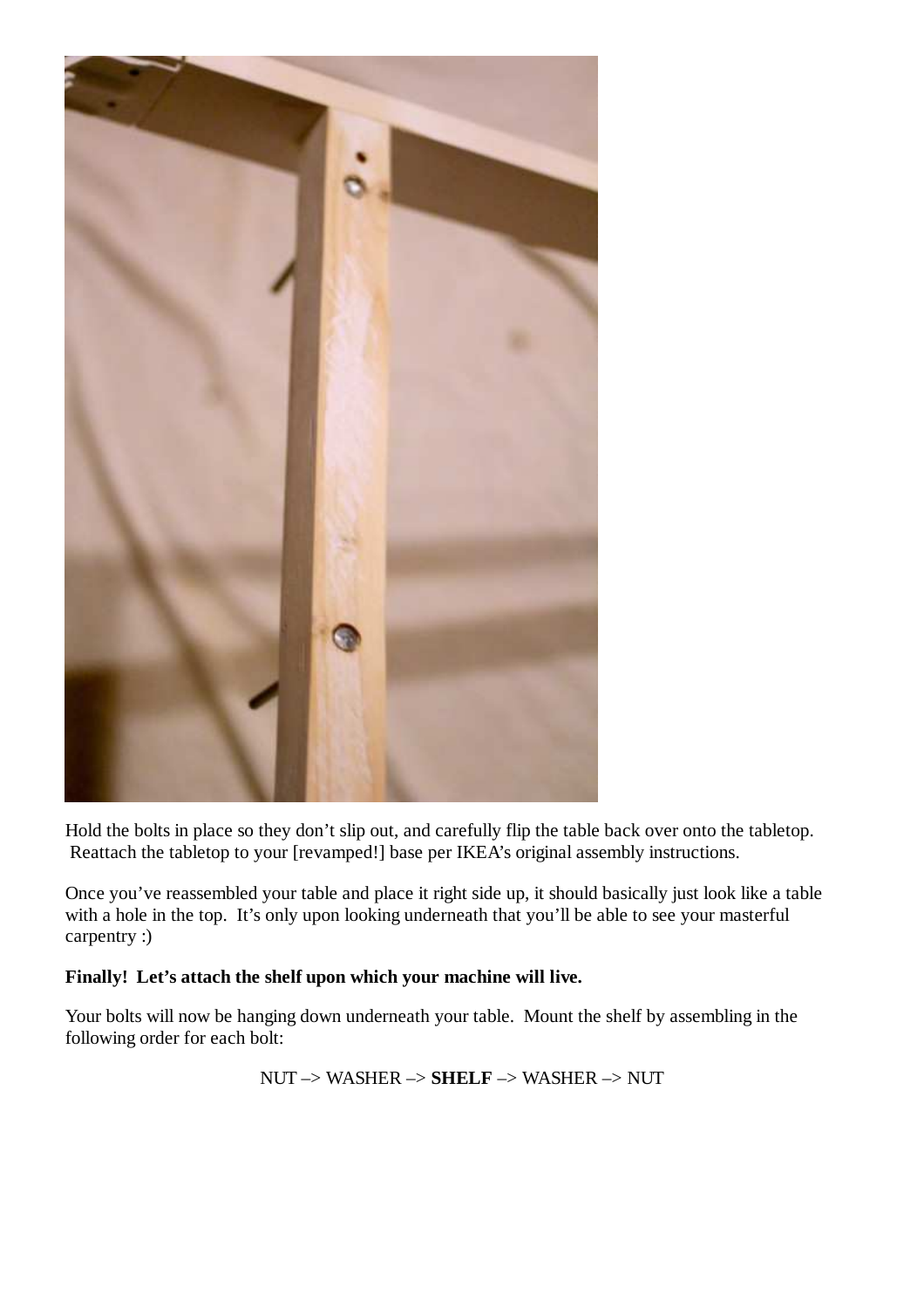

*EDITED TO ADD: you'll notice that my bolts in the picture are a bit too long. The ones I used on my table are actually ½" longer than the ones I recommend in my supplies list, so if you buy them per the supplies list you should be good to go. I might disassemble my table and replace mine with 4*″ *bolts one of these days, but for now my too-long ones aren't proving to be a problem.*



(For an ultra-stable shelf, we're securing nuts on each side of it rather than just underneath it. This adds some extra tension to keep your nuts from loosening from the shaking that occurs while you sew.)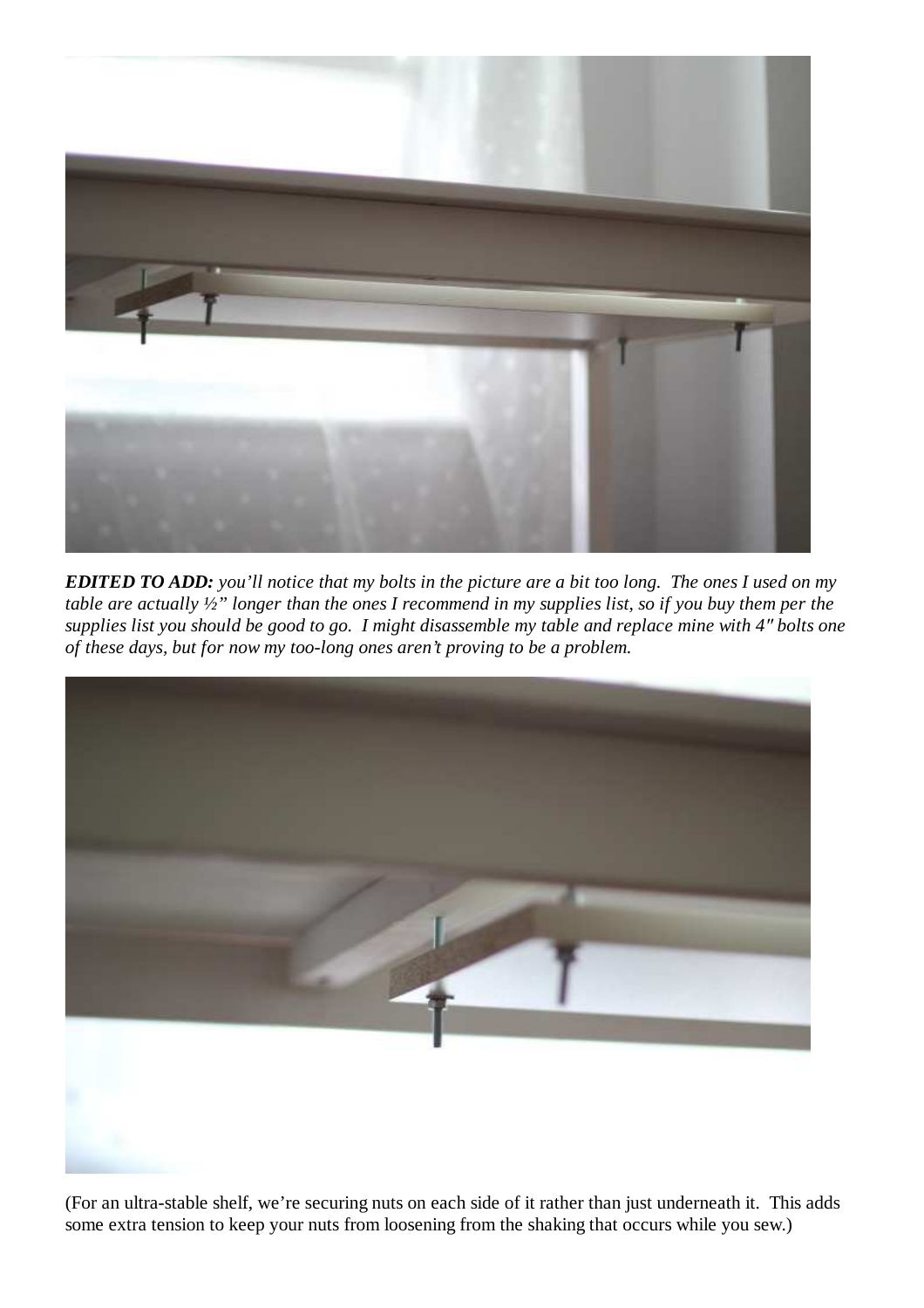

Once you've installed the shelf by assembling the nuts and washers for all 4 holes in the order listed above, place your machine on your shelf and simply tighten or loosen the nuts until your machine is sitting at a height that is flush with the surface of your table top.



**Put bolt caps on the bottoms of your bolts, especially if you have kiddos!** You really want to protect your littles from hitting the bolts if they decide to play underneath your table. If you can't find caps the size of your bolts (I had a hard time), I would try sticking some cotton balls on the ends and covering them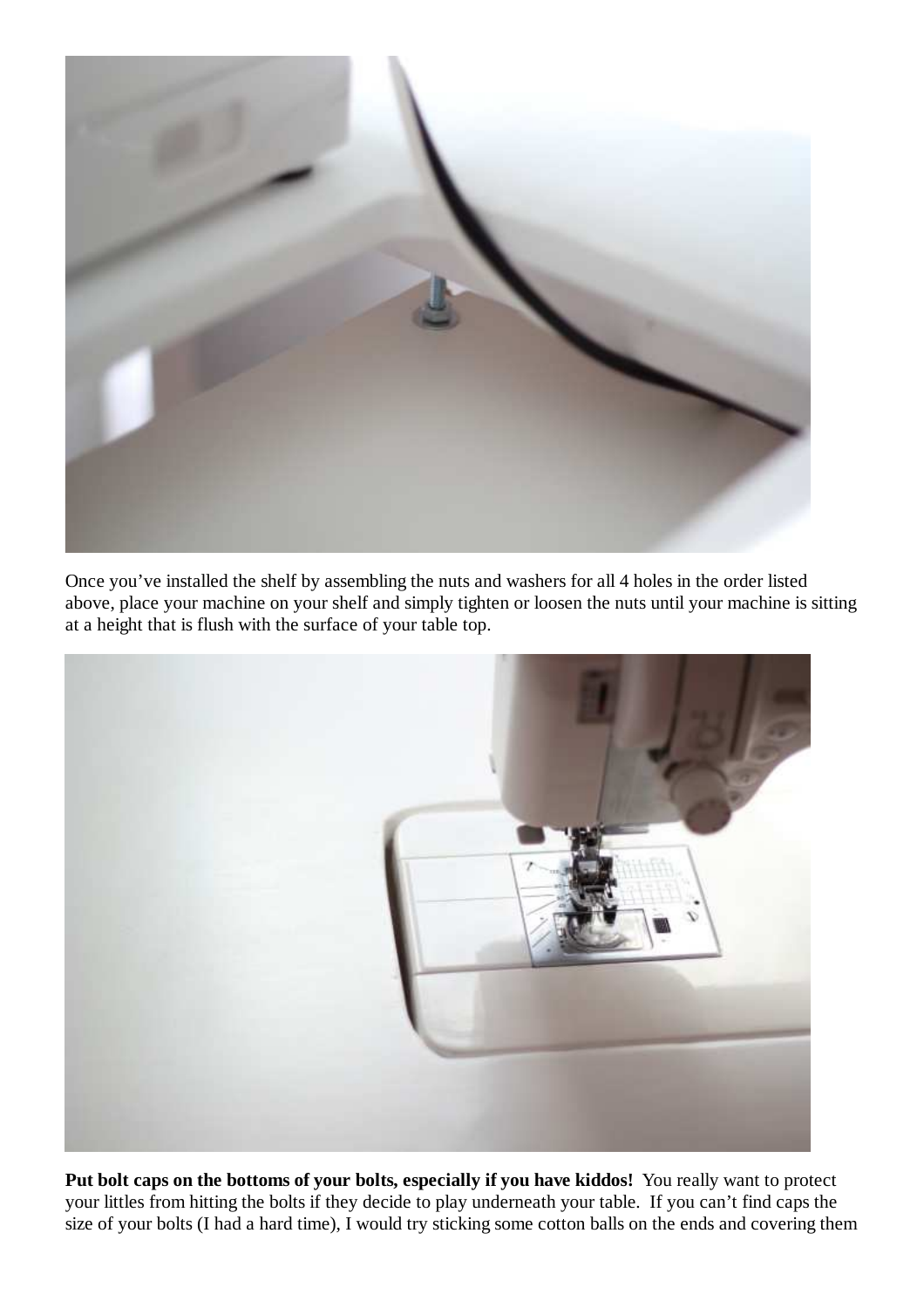with duct tape to provide some cushion and protection.

Now set aside your machine, pull your cords up through the hole, and place your machine back on the shelf.



Plug in your

cords, turn on your machine, and put the pedal to the metal! You're finished!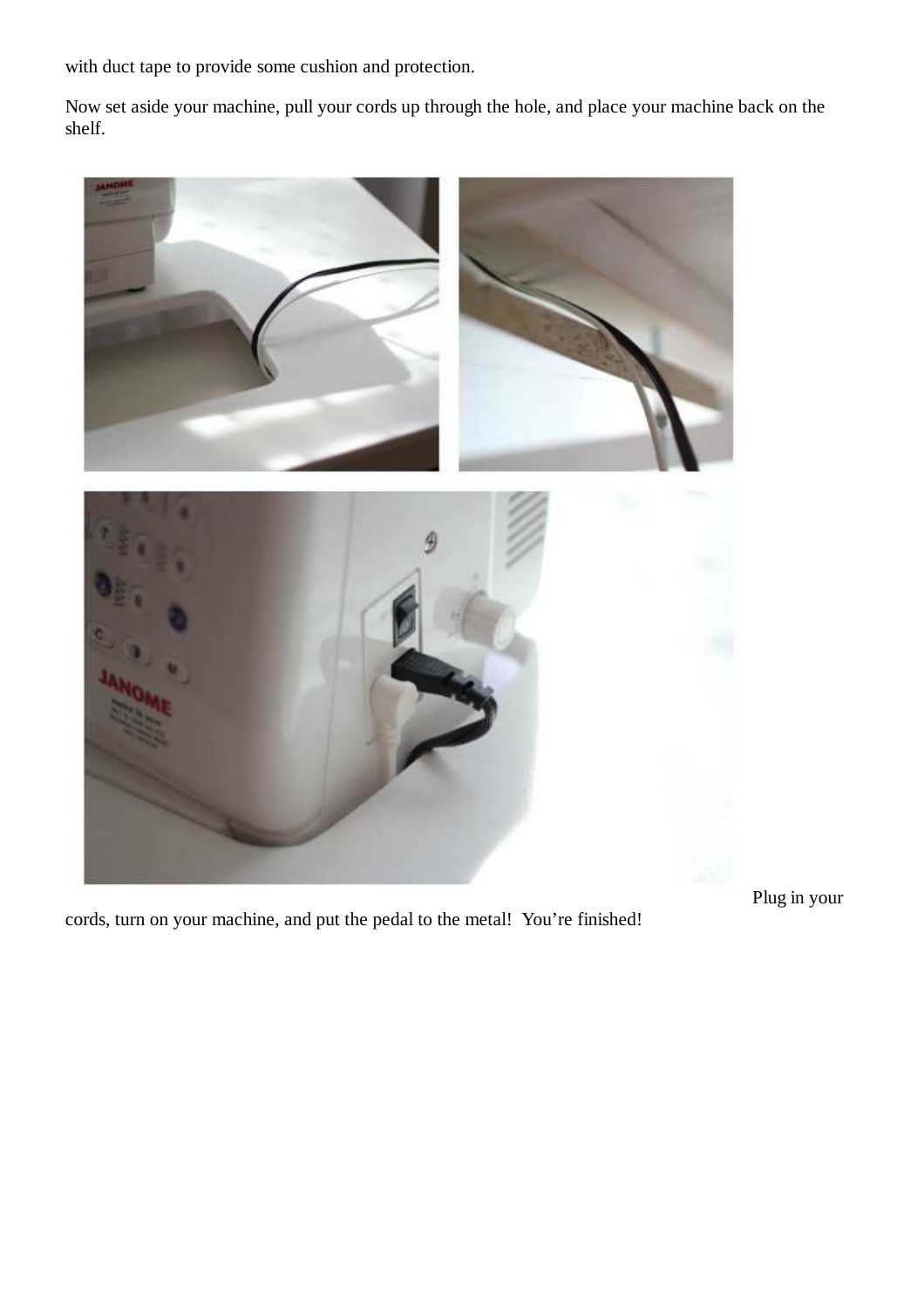

You'll notice I painted my table as well. Here's the tutorial I followed to a tee for the paint job.

Looks a lot nicer than those overpriced, plastic sewing tables, eh? It's cheaper, UBER chic, and you get the privilege of saying you made this custom sewing table with your own two hands! :) Win-win-win.

ENJOY, and be sure to leave me a comment here or e-mail me if you make this table yourself using my tutorial. I'd LOVE to hear your experience and see the finished product!

P.S. Please visit Carrie's blog and give her some LOVE. When I came home from buying my precious Janome with a picture of the shop's expensive custom tables fresh in my Droid, hers was the first tutorial I came across that gave me the confidence to say "You know what? I can do this, too!"

#### **You may also like:**



**Heirloom Table Runner**



**Weekend List Conquering**



**New Blog Design! (Makeover Number 87)**



Filed Under: Tips & Tutorials

#### **Comments**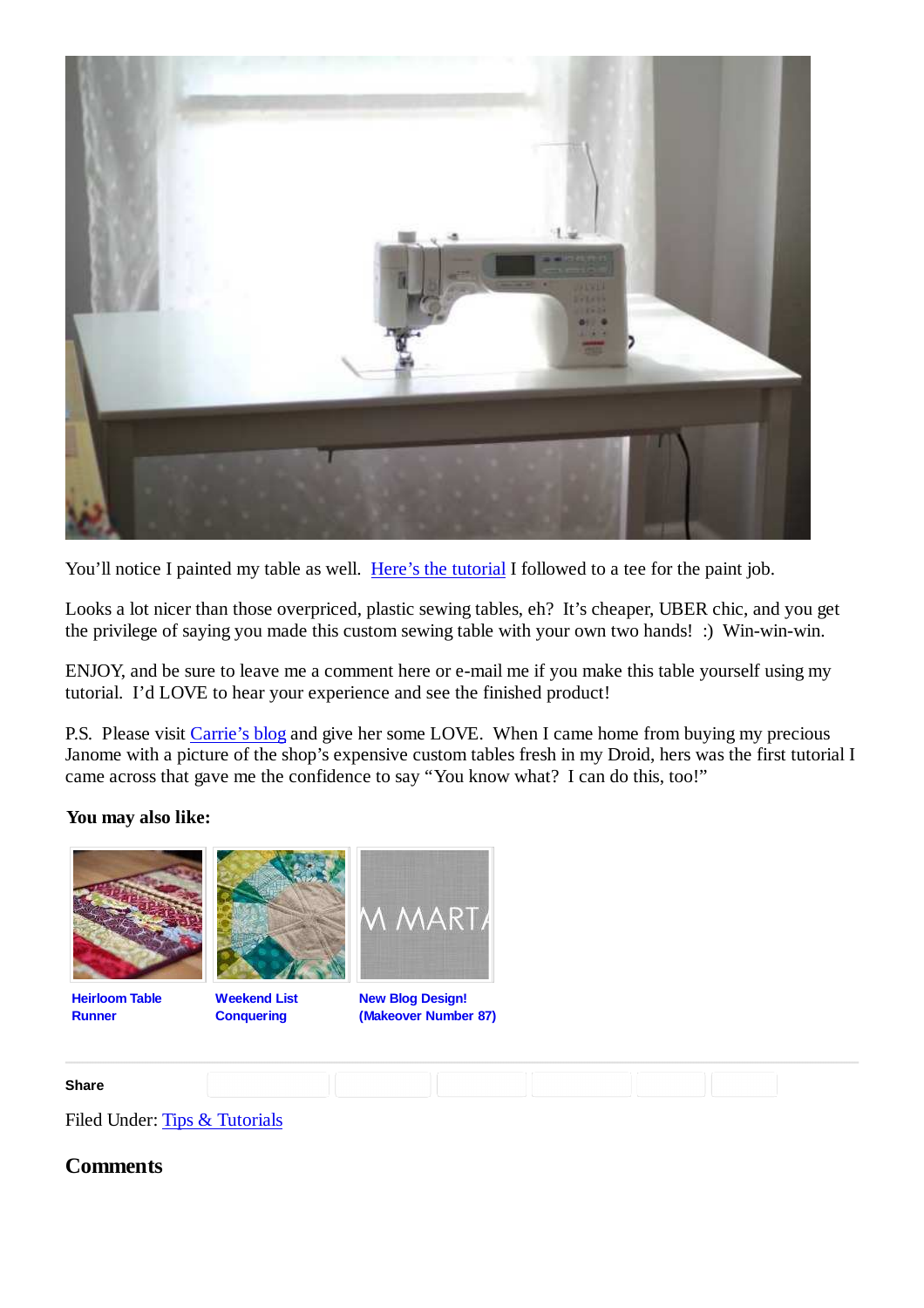

Umm…okay. Could I maybe just pay you and your mister to do this for me? You say it's easy, but I don't think you and I are speaking the same language, here. :)

It's GORGEOUS by the way. I'm super jealous. :)



Wowsers! AWESOME tutorial! Bravo my friend!! Now to just get my hubby to do this for me! :)



Wowee! That looks so great. I don't really have room for this at the present time, but I think it's something I could totally tackle someday (provided someone loaned me some tools!) What an ambitious tutorial, and pulled off very well. :)



Great job Marta!!! I'm jealous!



I'm asking for a INGO for Christmas so I can make an awesome sewing table for myself. hanks so much for doing the legwork!



After reading this very carefully, I must say it doesn't look too difficult. I think I will send my hub a link as a Christmas gift idea. Even easier if I don't have to do it myself:) Great tutorial!

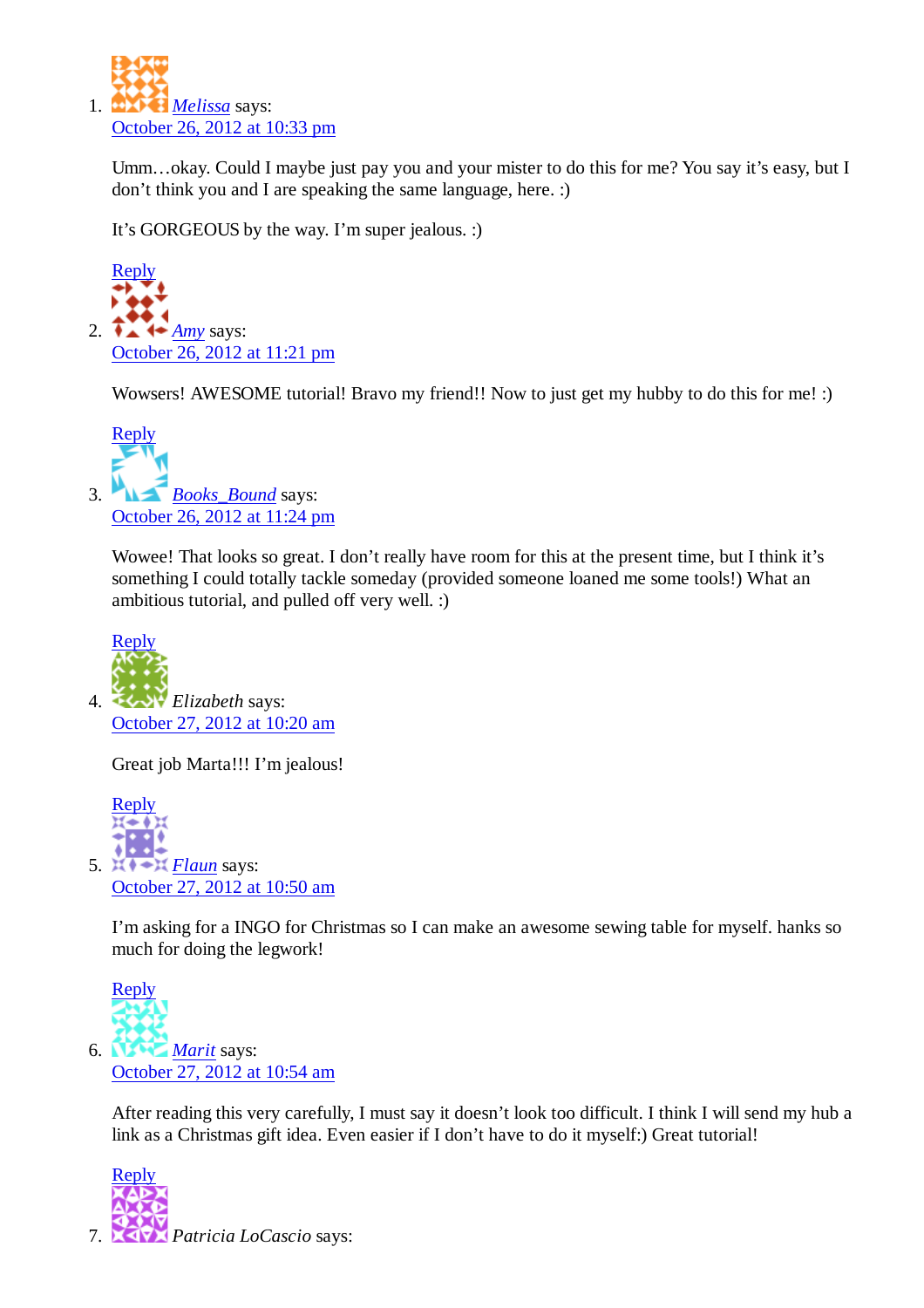#### October 27, 2012 at 1:14 pm

What a great tutorial! I read the whole thing and think I could actually do this! really good instructions, really clear. Good job, it's beautiful!



Or you could just order this one from Tony. I have it and it is so sturdy and nice. http://www.tonyssewingmachine.com/sewing-cabinets/ Melody Johnson

Reply



Thanks, Melody! But these expensive tables are the reason I wanted to show you how make one yourself for less than \$100. The \$600 from Tony's tables would be MUCH better spent on *fabric hoarding*! ;)

Reply



and…. marta, your IKEA/INGO table is soooo cute….so much more attractive than metal! great job!!

*Jenelle* says: 9. October 28, 2012 at 1:32 pm

This is so clever! If I had a place to do carpentry, I would totally give this a try. Custom sewing tables are so expensive and I love doing Ikea hacks. :)



10. **Z<sub>M</sub> 1** *Catherine* says: October 28, 2012 at 3:08 pm

That's brilliant! Did you submit it to http://www.Ikeahackers.net?



Jakie to proste, dam mojej Tereni do zrobienia.Moja krew…Andrzej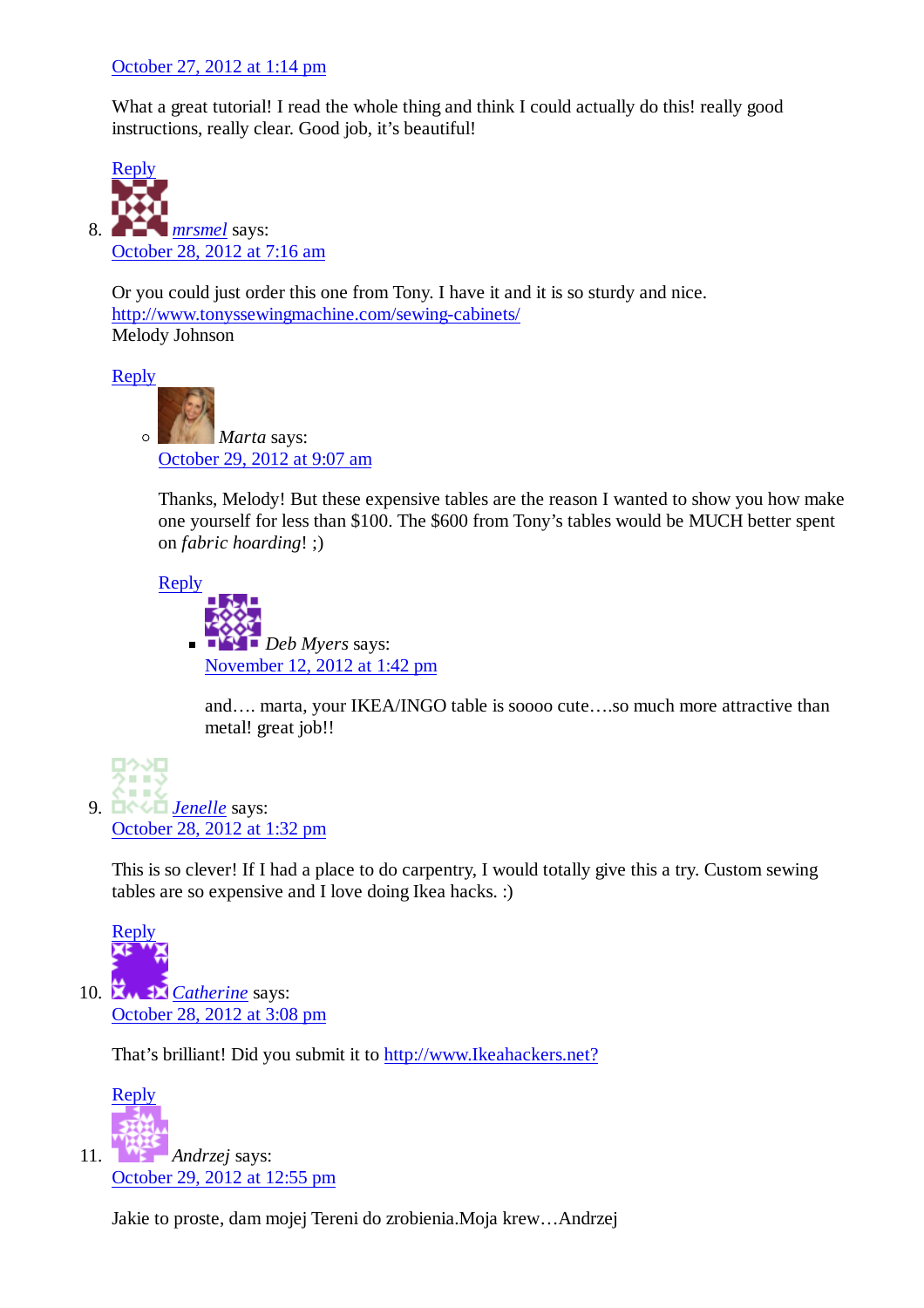

Very nice of you to share this with us. I've been trying to decide for quite some time what to do with my machine. This just might be the ticket!!!



i love it so much! you did a great job with this tutorial and if my husband hadn't already made me a table i would totally go this route! isn't it awesome having a handy husband! that can be taken two ways…. ;) xoxo

Reply



AHEM –Mike is GREAT and all, but this was 95% Marta! When I say "if I can do it, you can do it," I ain't foolin', girl. Mike was out of town the week I decided to do this, and you KNOW I can't just sit around and wait for him. He came back when I was assembling the stuff underneath and helped by drilling a couple holes and posing for pictures. We don't need no stinkin' man! Okay, maybe we do, just not necessarily to build us a sewing table ;) ;) Love you to bits!



Love it! I use an old butcher block kitchen table now and never thought of cutting out for the machine. I am tall so I like my machine higher then most.

I IMMEDIATELY called my husband in to check it out. I just might get it done after all. Thank you for posting it.



Love this… been collecting ideas for my not-so-functional, clutter-haven sewing/craft room. Your tutorial is jumping right to the top of the list. Thanks so much for sharing.



*nancypantsy (@nancypantsy)* says: 16.October 31, 2012 at 6:49 am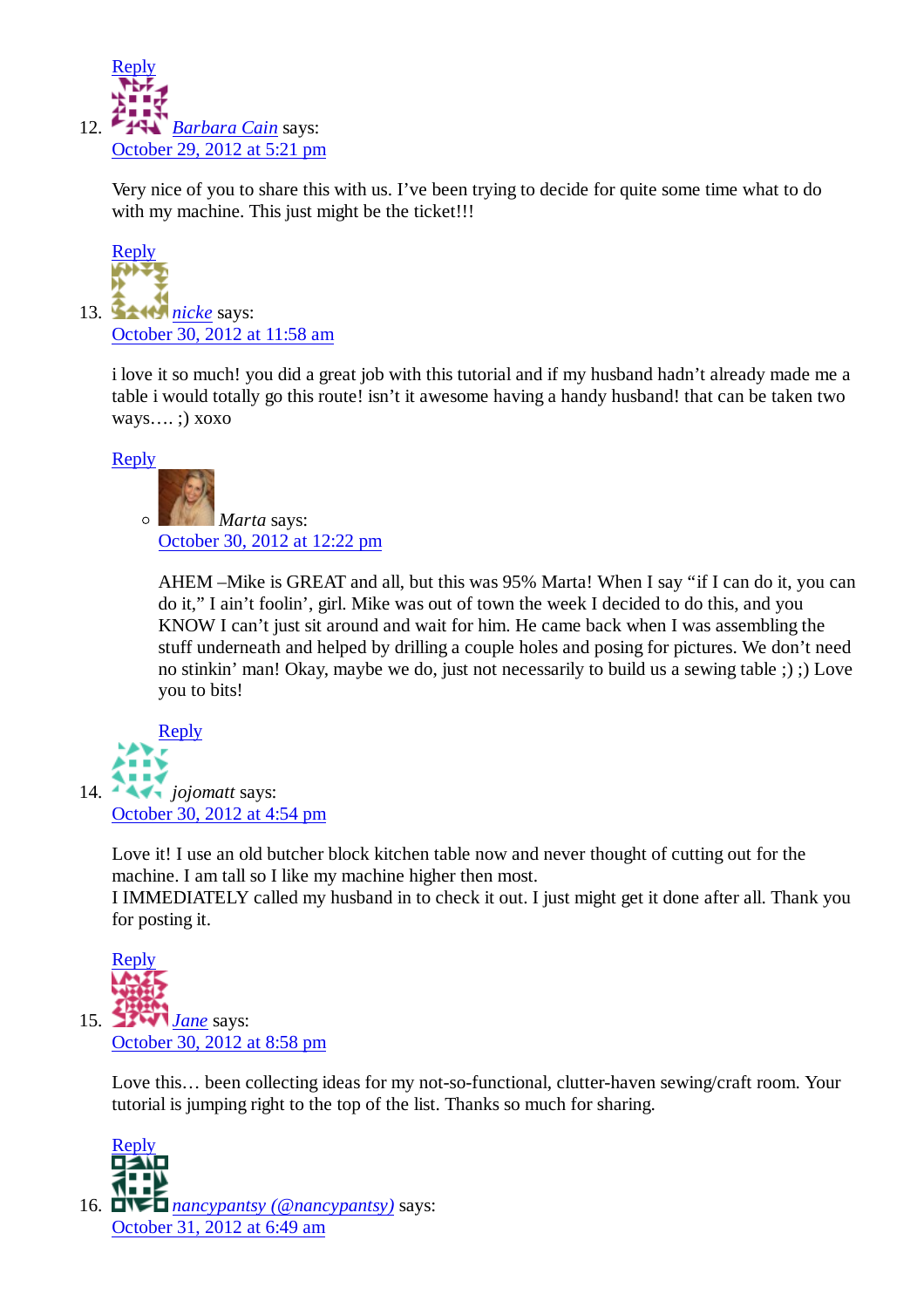Hey, this looks great, and super for sewing flat things. I love the idea, and might ask my hubs to make it for me for a christmas gift! I am wondering what you do when you have to sew a leg hem or sleeve or shoulder? You know, what I mean? My machine sits atop a desk-type deal, and I pull off the the end of the machine so that I can slip a circular thing over it. I guess I could lift the machine up and onto the desk for that purpose.

Reply



Hey, Nancy!

Unfortunately the machine I have, whether on a sewing table or on a normal table, isn't great for clothing. This is one of the ONLY things, in fact, that I dislike about it (it's purely a quilting machine). I have a cheap Brother with an open arm that I use for top-stitching bags and hemming sleeves and such, so I don't ever take my Janome out of the table to do sleeves.

If your machine does have an open arm, though, I would do as you mentioned and set it on the flat part of your table just while you're using that open arm.

Let me know if you have any other questions –I'm happy to help! Have a lovely week :)

Reply *nancypantsy (@nancypantsy)* says: November 1, 2012 at 9:17 am

> Hey, thanks for the info! I don't quilt, but mostly make accessories, home dec, some clothing, costumes, things like that…not to mention repairing my son's torn favorite (every one of them!) clothing items. Anyways, the flat table would be really nice for larger home dec projects, but because I do use that removable arm a lot, I think the lower-mount isn't for me.

> It's a wonderful looking table, and there's nothing better than putting your effort into something and it turns out to be great and super-useful!!

*thesewingchick* says: November 1, 2012 at 7:07 pm 17.  $\blacksquare$ 

> Hey Marta – This is awesome. I may even be able to handle it myself. (never used a jigsaw!!). I even have a table already that I could use.

btw – I saw that you are going to Sew South. Me too! I have enjoyed your blog for a while, it will be so fun to meet you for real!!



This is an amazing tutoria lady! I am very impressed :)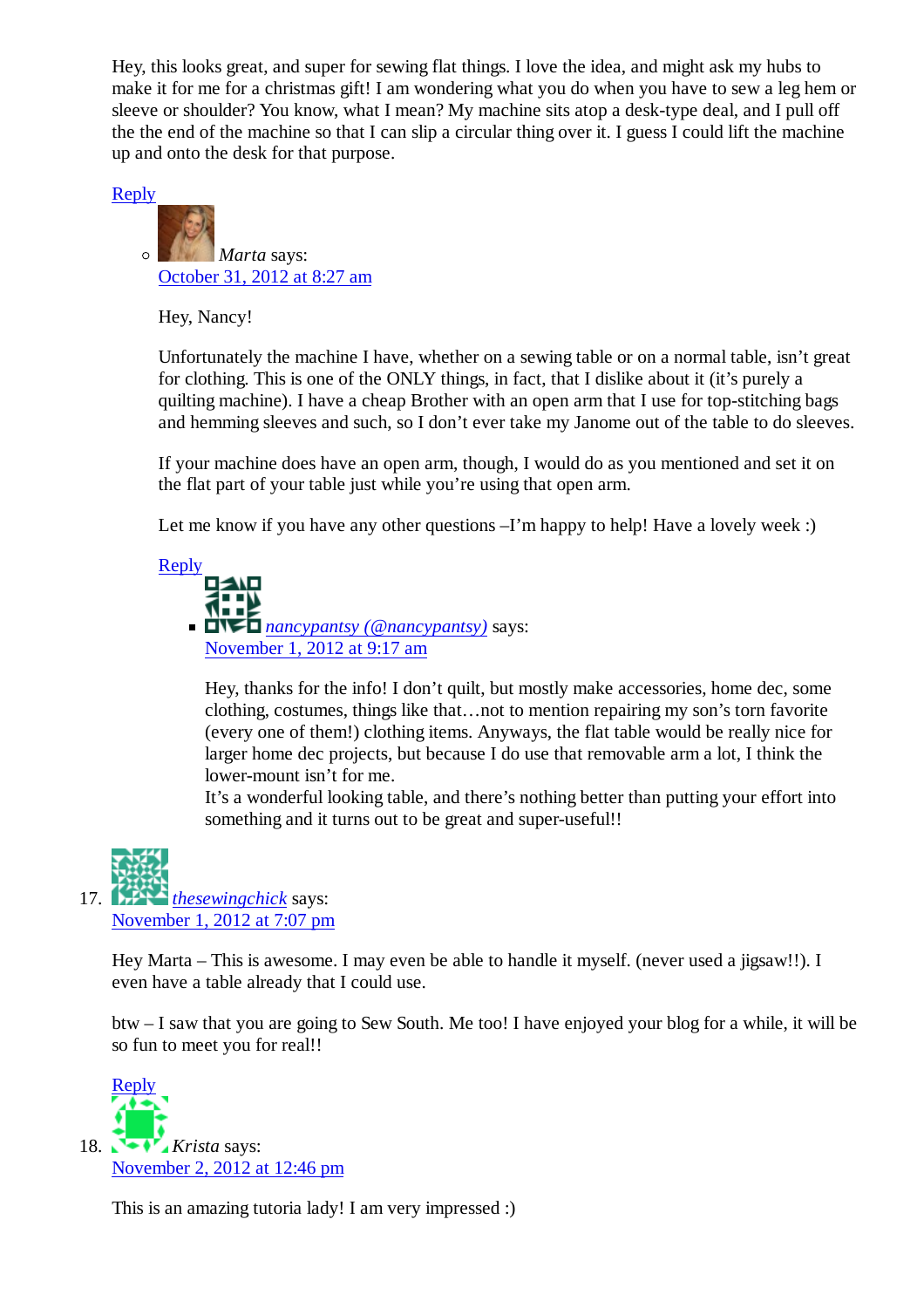

I am so excited to have my handyman friend try this… wow – thanks so much!



Well done and great tutorial! For nice rounded corners, I like to drill a hole in each corner of the space I'm cutting out...and that way you don't have to turn your jigsaw. And all lumber is sized by how big they cut it before they run it through the machine which finishes the surfaces nice and smooth–kinda like quilt blocks :-)



LOVE this tutorial. Thank you!! I notice you have a top loading bobbin on your machine. Do you think this set up would work with a front (underneath) bobbin? Might it be too difficult to get at the bobbin once the machine is in place?



*happierthanabirdquilts* says: 22. November 4, 2012 at 5:46 am

This is so awesome! Thank you! When I upgraded my machine it no longer fit in my sewing table so I'm on top of a sad little folding table, and even with that plexiglass "table" quilting is a pain in the butt. I think I'll be asking my hubby to make this for my birthday!



23. Marlene says: November 4, 2012 at 7:27 am

> My sister posted this on her FB page! So glad she did! This is awesome! Wish I had more space so I could have one! Don't think hubby would appreciate me cutting a hole in the diningroom table! :) One suggestion – if you have a dremel, you could cut off the ends of the screws once you are finished aligning the machine. Then you don't have anything except the bolts to worry about with the 'little's! Why is it that is always their fav place to play? Mine were ALWAYS under the table when I was sewing!

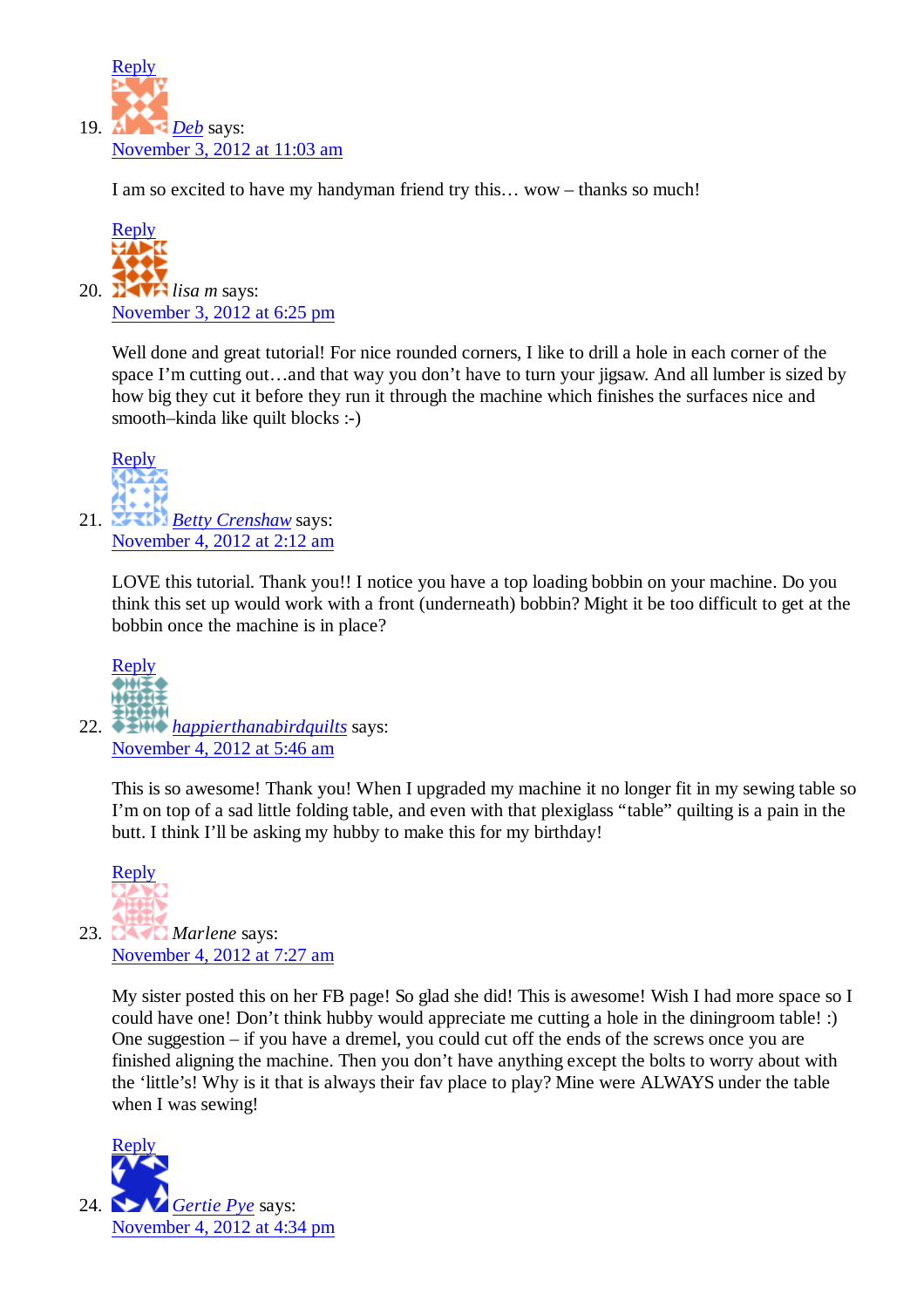This is such a fantastic tutorial! I am hoping to buy a new machine soon, hopefully with a view to doing some FMQ'ing, but really I need a table that my machine can sit in to FMQ, but I can't afford the machine AND the table! However this looks quite affordable. And I'm sure I can convince my other half to have a go at this (especially when he sees how much Horn tables cost!)



This is so great! I have mentioned doing this to my hubby before, and this tutorial is so well written. Bookmarking now -thank you!



What a great table!! Love it!!



I have been wanting to do something similar but my Pfaff has the bobbin that is underneath the needle plate. One day I will figure out how to put a latch or swing arm on the table so I can get at my bobbin. I quilt, so I need to get to it often.



There is one last finishing touch you need to make this build totally awesome. Countersink the holes in the sewing machine support board to hide the nuts at the end of the bolts. Use a countersink wide enough so that both the nut and washer fit. Cut the bolt to size or buy a slightly shorter bolt so that nothing projects below the support board. Your knees will thank you.



*Wendy Somerville* says: November 26, 2012 at 10:11 am

Marta this is a fabulous Tutorial and I am already purchasing the necessary supplies. ie Table from Ikea etc. Our Ikea store is just opening here on Wednesday. ;-)) Yeah!!

However, I have a Babylock Quilters Dream Machine and it too, as others have mentioned, has the bobbin underneath. Any idea how I could make a trap door to reach it? Please let me know if you have any ideas on this.

My on/off button will also be below the table top so I will have to make some adjustments there as well.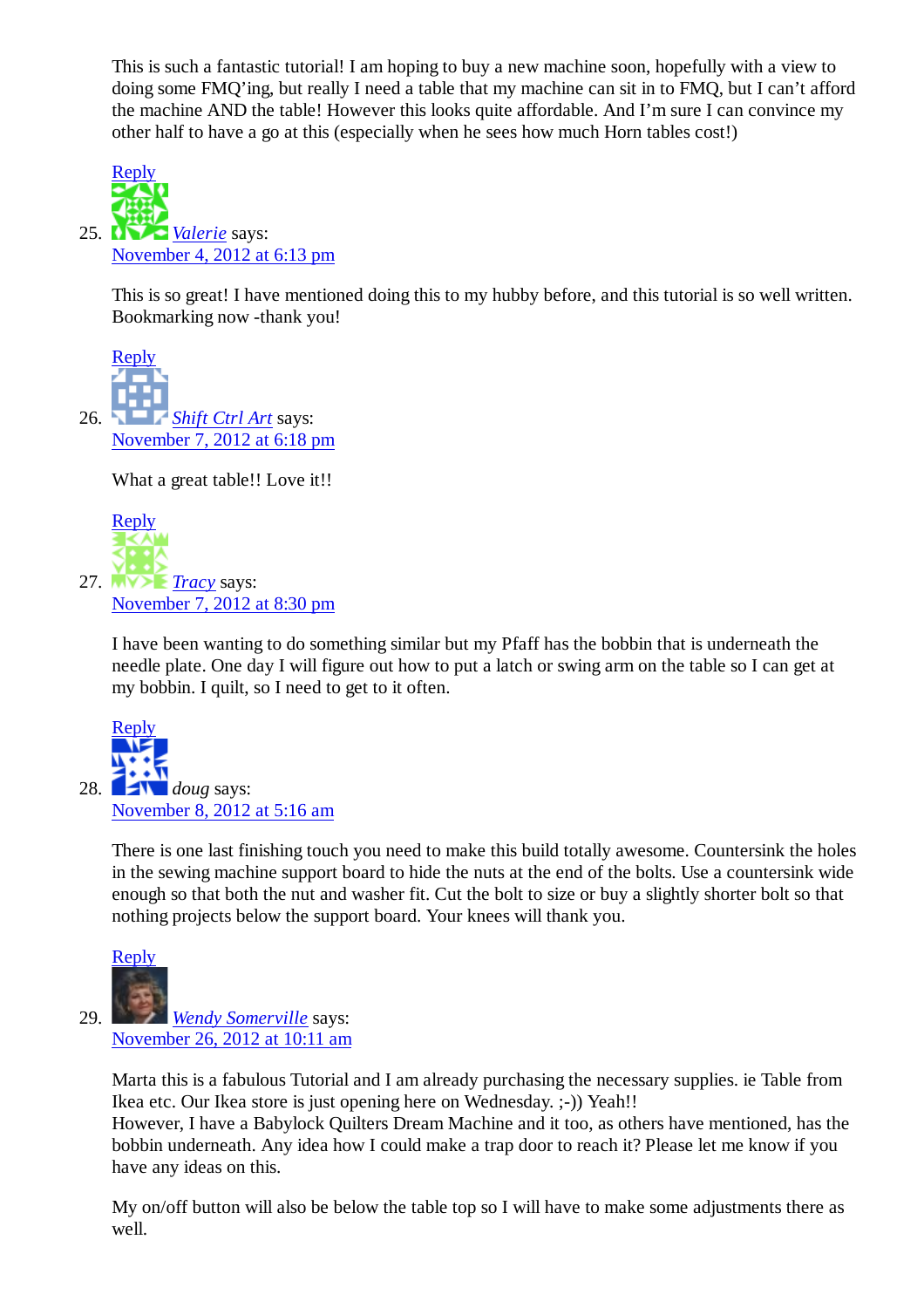Thank you so much for the impressive tutorial.  $;-)$ 

Reply

*Wendy Somerville* says:  $\circ$ December 9, 2012 at 8:18 pm

I have come up with a design for this table for machines that have a front loading bobbin like my BabyLock. I also have an acrylic quilting table which will be incorportated into the top. I will let Marta know and send her pics to post when it is finished.  $;-$ 



This makes me want a new sewing machine – one with a top load bobbin. I have an old drop in table that I got from my mother in law's estate, and I have to haul the machine out ever time I change the bobbin. Such a pita.



This will work as long as you have a drop in from the top bobbin style machine or you will need to lift it out to access the bobbin case from underneath. I notched my table in the front for my bobbin access.

#### Reply

#### **Trackbacks**

*Joel Dewberry Heirloom Table Runner - from Marta with Love* says: 1. November 6, 2012 at 3:32 am

[...] closely at my table runner you can see a section of Amy's quilting from when she took my new IKEA sewing table for a test drive. That woman can stipple! Now, not only do I have an awesome table runner in my [...]

Reply

#### **Leave a Reply**

Enter your comment here...

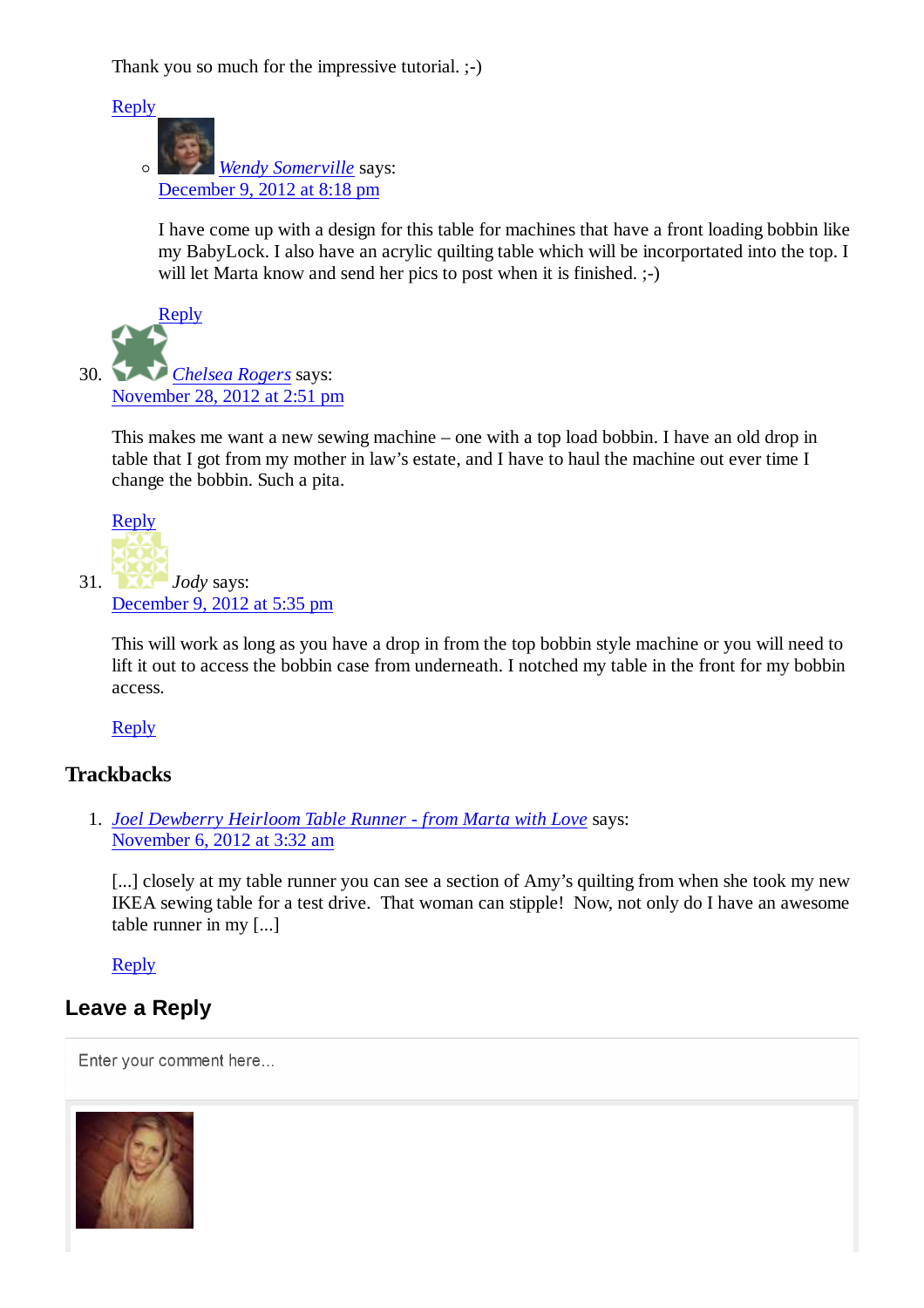Hi! I'm Marta, a Colorado girl who calls this blog her creative home. I'm a modern fabric hoarder and love using those fabrics to sew beautiful things. … Read more



#### **RECEIVE POSTS VIA EMAIL**

Enter your email address to subscribe to this blog and receive notifications of new posts by email.

**Email Address** 

Subscribe

#### **CATEGORIES**

- Bags & Pouches (5)
- $\bullet$  Bee Blocks (5)
- $\bullet$  Blog Design (1)
- $\bullet$  Clothing (2)
- $\bullet$  Embroidery (2)
- $\bullet$  Fabric (4)
- Finished Quilts (4)
- $\bullet$  Giveaways (1)
- $\bullet$  Holidays (1)
- Home & Garden (4)
- Linky Parties (4)
- $\bullet$  Minis (1)
- $\bullet$  Miscellaney (3)
- $\bullet$  Pillows (2)
- $\bullet$  Pups (4)
- Quilt Guild (4)
- $\bullet$  Quilt Tops (3)
- $\bullet$  Swaps (2)
- Tips  $&$  Tutorials (3)
- Works in Progress (5)

#### **MEMBER OF**